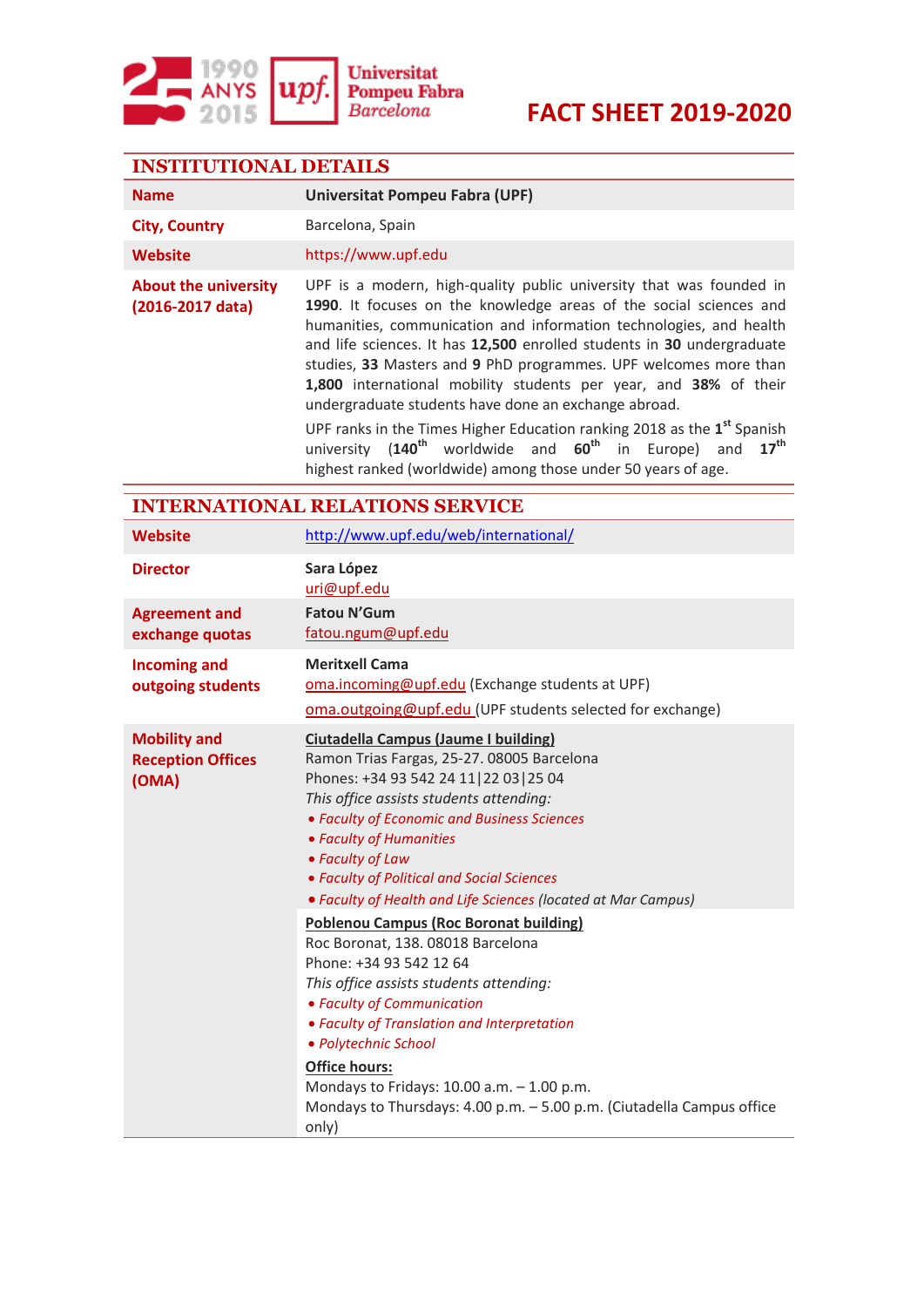

|                                                       | <b>ACADEMIC INFORMATION AND APPLICATION PROCESS</b>                                                                                                                                                                                                                                                               |  |  |
|-------------------------------------------------------|-------------------------------------------------------------------------------------------------------------------------------------------------------------------------------------------------------------------------------------------------------------------------------------------------------------------|--|--|
| <b>Academic calendar</b>                              | It is divided in three terms:<br>• September - December<br>• January - March<br>• April – June<br>Each term consists of 10 weeks of classes and 2 weeks for the exams.<br>Orientation days are planned to welcome exchange students at the<br>beginning of each term. Attendance to these sessions is compulsory. |  |  |
| <b>Academic</b><br>information<br><b>Course offer</b> | https://www.upf.edu/web/incoming/exchange-students-academic-<br>information                                                                                                                                                                                                                                       |  |  |
|                                                       | <b>Faculty of Communication</b><br>(Degrees: Advertising and Public Relations, Audiovisual<br>Communication & Journalism)                                                                                                                                                                                         |  |  |
|                                                       | <b>Faculty of Economic and Business Sciences</b><br>$\bullet$<br>(Degrees: Business Management & Adm., Business Sciences,<br>Economics, and Int. Business Economics)                                                                                                                                              |  |  |
|                                                       | <b>Faculty of Health and Life Sciences</b><br>(Degrees in Human Biology and Medicine)                                                                                                                                                                                                                             |  |  |
|                                                       | <b>Faculty of Humanities</b><br>(Degrees in Humanities and Global Studies)                                                                                                                                                                                                                                        |  |  |
|                                                       | <b>Faculty of Law</b><br>(Degrees in Criminology and Public Prevention Policies, Labour<br>Relations and Law)                                                                                                                                                                                                     |  |  |
|                                                       | <b>Faculty of Political and Social Sciences</b><br>(Degree in Political and Administration Sciences)                                                                                                                                                                                                              |  |  |
|                                                       | <b>Faculty of Translation and Interpretation</b><br>(Degrees in Applied Languages and Translation and<br>Interpretation)                                                                                                                                                                                          |  |  |
|                                                       | <b>Polytechnic School</b><br>(Degrees in Audiovisual Systems Engineering, Biomedical<br>Engineering, Computer Science and Telematics Engineering)                                                                                                                                                                 |  |  |
| <b>Credit system</b>                                  | <b>ECTS</b>                                                                                                                                                                                                                                                                                                       |  |  |
| <b>Usual work load</b>                                | 60 ECTS per year - 20 ECTS per quarter                                                                                                                                                                                                                                                                            |  |  |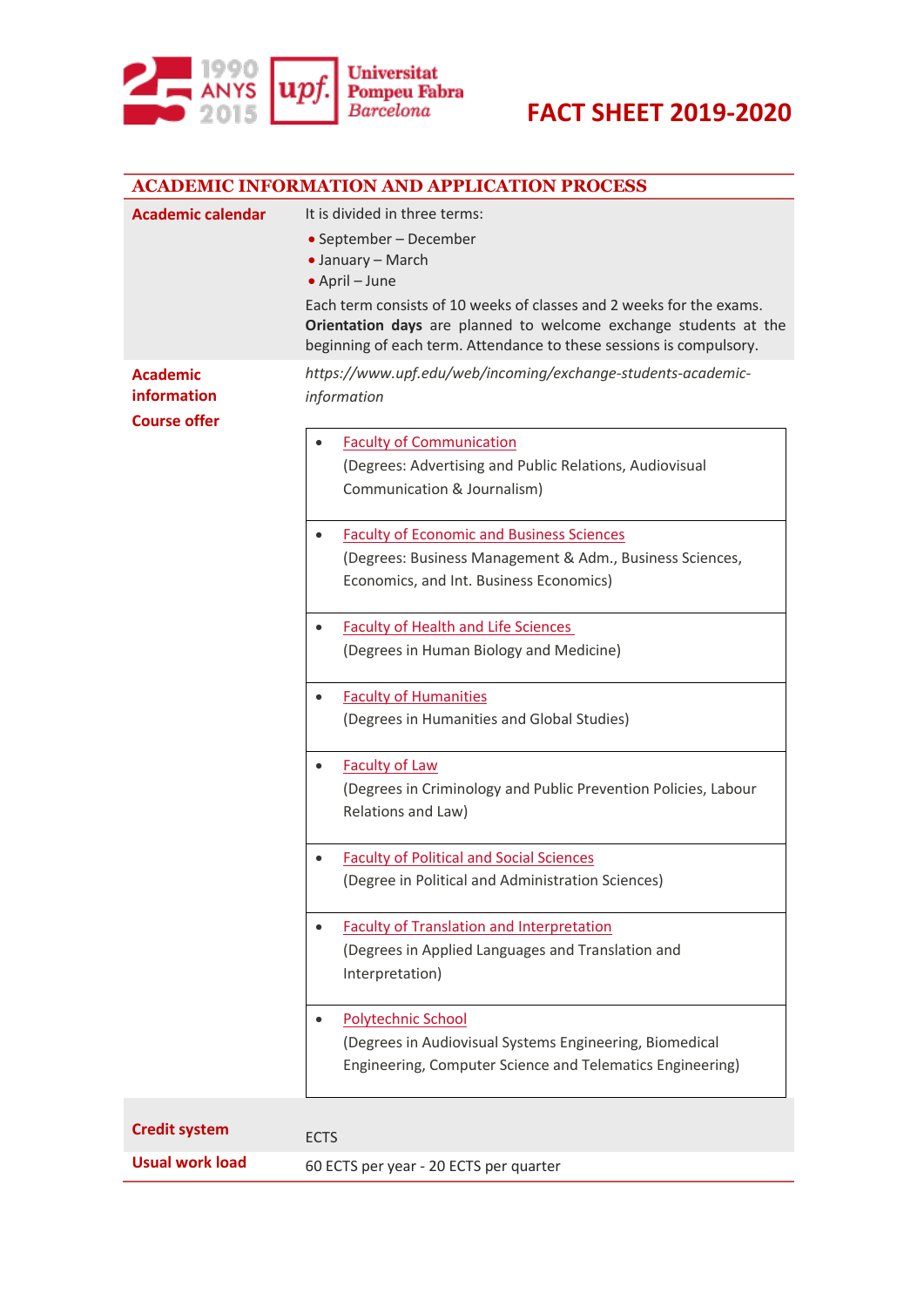

| <b>Grading system</b>                | The Spanish grading system is based on a scale from 0 to 10, where 5 is<br>the minimum passing mark.                                                                                                                              |            |                                                     |  |
|--------------------------------------|-----------------------------------------------------------------------------------------------------------------------------------------------------------------------------------------------------------------------------------|------------|-----------------------------------------------------|--|
|                                      | <b>UPF</b> grading system                                                                                                                                                                                                         |            | <b>ECTS</b> grading system<br>(approx. equivalence) |  |
|                                      | <b>Excellent</b> *<br>(Excel·lent / Sobresaliente)                                                                                                                                                                                | $9 - 10$   | A                                                   |  |
|                                      | Good<br>(Notable / Notable)                                                                                                                                                                                                       | $7 - 8.99$ | B                                                   |  |
|                                      | Pass<br>(Aprovat / Aprobado)                                                                                                                                                                                                      | $5 - 6.99$ | C, D and E                                          |  |
|                                      | Fail<br>(Suspens / Suspendido)                                                                                                                                                                                                    | $0 - 4.99$ | FX and F                                            |  |
|                                      | *The top 5% of the class can get a Honours mark<br>(Matrícula d'Honor / Matrícula de Honor)                                                                                                                                       |            |                                                     |  |
| <b>Deadlines for</b><br>nomination   | Students coming to UPF for:<br>First term: 30 <sup>th</sup> April   Second and/or third term: 30 <sup>th</sup> September                                                                                                          |            |                                                     |  |
| <b>Application</b>                   | After students are nominated by their home university, UPF will contact<br>them directly with further information about the on-line registration<br>and the necessary documents.                                                  |            |                                                     |  |
| <b>Deadlines for</b><br>registration | Students coming to UPF for:<br>First term: 30 <sup>th</sup> May   Second and/or third term: 30 <sup>th</sup> October                                                                                                              |            |                                                     |  |
| <b>Enrolment</b>                     | Students are requested to enrol on-line prior to arrival, on a first-come<br>first-served basis. UPF recommends a maximum of 20 ECTS per term.<br>Courses from other faculties are very much restricted and upon<br>availability. |            |                                                     |  |
| <b>Language of teaching</b>          | Courses are taught in English, Spanish or Catalan. The University<br>recommends exchange students to have at least a MCER B1 level of<br>Spanish or a B2 level of English.                                                        |            |                                                     |  |
| <b>Language learning</b>             | Exchange students can enrol in Spanish and Catalan courses at the<br>Languages UPF programme (). There are specific courses targeting UPF<br>exchange students at a reduced price.                                                |            |                                                     |  |